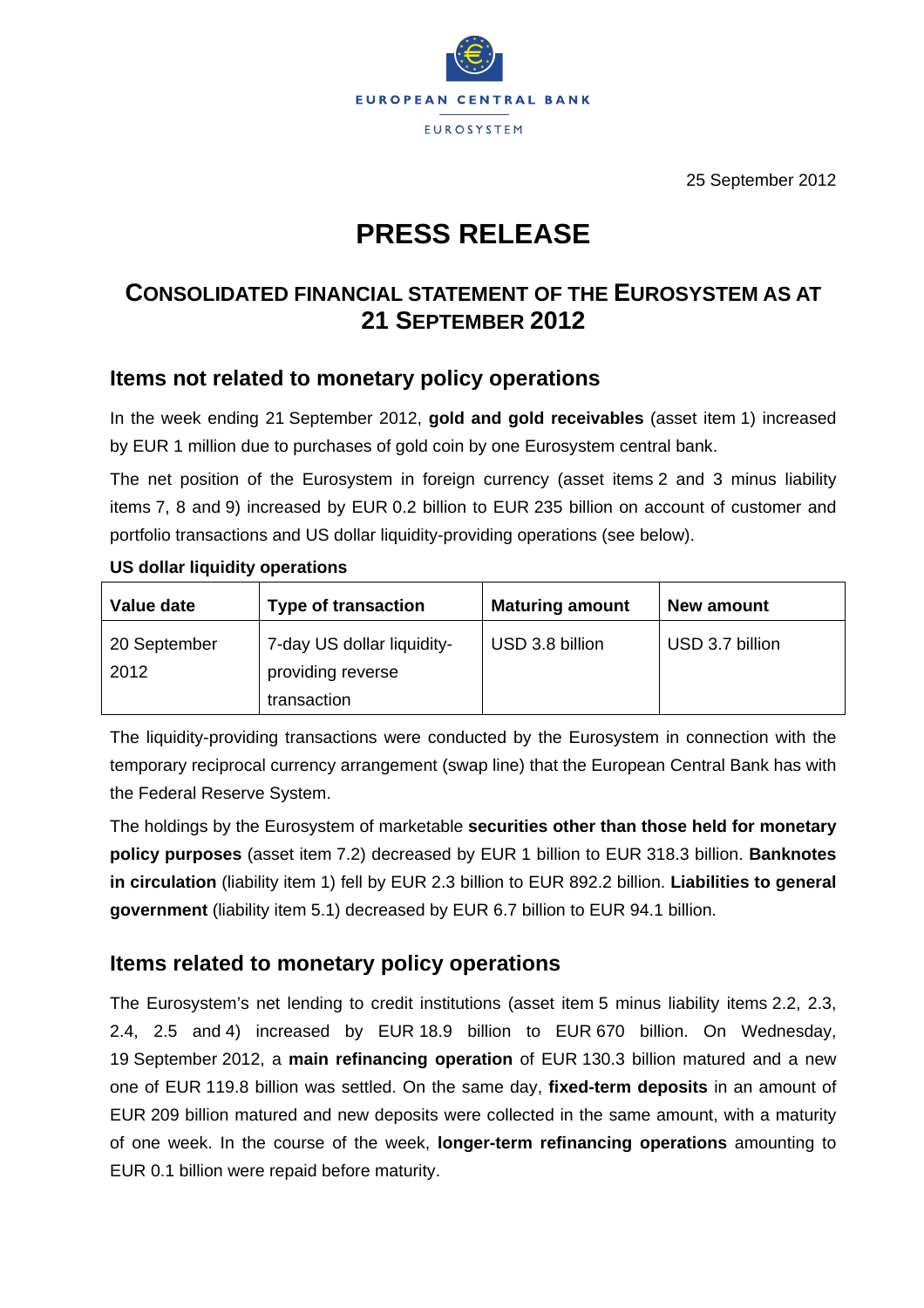Recourse to the **marginal lending facility** (asset item 5.5) was EUR 1 billion (compared with EUR 1 billion in the previous week), while recourse to the **deposit facility** (liability item 2.2) was EUR 305.6 billion (compared with EUR 335 billion in the preceding week).

The holdings by the Eurosystem of **securities held for monetary policy purposes** (asset item 7.1) increased by EUR 0.2 billion to EUR 279.4 billion. This increase was due to purchases of securities under the second covered bond purchase programme. Therefore, in the week ending 21 September 2012, the value of accumulated purchases under the Securities Markets Programme amounted to EUR 208.8 billion, while the values of the portfolios held under the first and second covered bond purchase programmes totalled EUR 54.7 billion and EUR 15.9 billion respectively. All three portfolios are accounted for on a held-to-maturity basis.

### **Current accounts of euro area credit institutions**

As a result of all transactions, the **current account** position of credit institutions with the Eurosystem (liability item 2.1) increased by EUR 24.1 billion to EUR 550.5 billion.

#### **European Central Bank**

Directorate Communications, Press and Information Division Kaiserstrasse 29, D-60311 Frankfurt am Main Tel.: +49 69 1344 7455, Fax: +49 69 1344 7404 Internet: http://www.ecb.europa.eu **Reproduction is permitted provided that the source is acknowledged.**